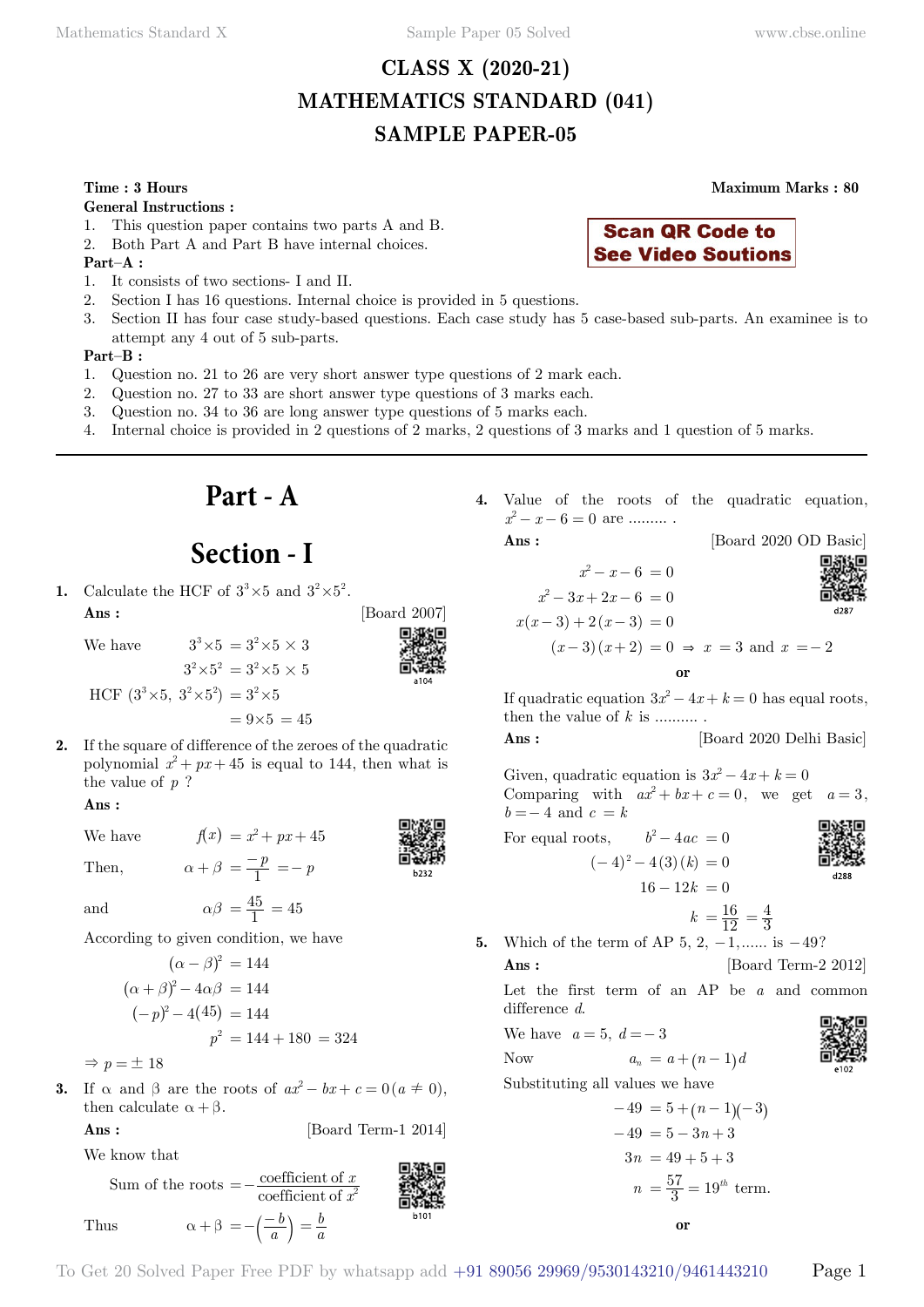Find the first four terms of an AP Whose first term is  $-2$  and common difference is  $-2$ .

**Ans :** [Board Term-2 2012]

We have 
$$
a_1 = -2
$$
,  
\n $a_2 = a_1 + d = -2 + (-2) = -4$   
\n $a_3 = a_2 + d = -4 + (-2) = -6$   
\n $a_4 = a_3 + d = -6 + (-2) = -8$ 

Hence first four terms are  $-2, -4, -6, -8$ 

**6.** If triangle *ABC* is similar to triangle *DEF* such that  $2AB = DE$  and  $BC = 8$  cm then find *EF*.  **Ans :**

As per given condition we have drawn the figure below.



Here we have  $2AB = DE$  and  $BC = 8$  cm Since  $\triangle ABC \sim \triangle DEF$ , we have

$$
\frac{AB}{BC} = \frac{DE}{EF}
$$
\n
$$
\frac{AB}{8} = \frac{2AB}{EF}
$$
\n
$$
\frac{AB}{100} = \frac{2AB}{EF}
$$
\n
$$
\frac{1}{100}
$$

$$
EF = 2 \times 8 = 16 \text{ cm}
$$

**7.** The co-ordinate of the point dividing the line segment joining the points  $A(1,3)$  and  $B(4,6)$  in the ratio  $2:1$  is ............

**Ans :** [Board 2020 OD Basic]

Let point  $P(x, y)$  divides the line segment joining the points  $A(1,3)$  and  $B(4,6)$  in the ratio 2 : 1. 回旋器回 Using section formula we have

$$
(x, y) = \left(\frac{m_1x_2 + m_2x_1}{m_1 + m_2}, \frac{m_1y_2 + m_2y_1}{m_1 + m_2}\right)
$$
  

$$
(x, y) = \left(\frac{2 \times 4 + 1 \times 1}{2 + 1}, \frac{2 \times 6 + 1 \times 3}{2 + 1}\right)
$$
  

$$
= \left(\frac{8 + 1}{3}, \frac{12 + 3}{3}\right) = \left(\frac{9}{3}, \frac{15}{3}\right) = (3, 5)
$$

**8.** Find the coordinates of a point *A*, where *AB* is diameter of a circle whose centre is  $(2, -3)$  and *B* is the point  $(1, 4)$ .

**Ans :** [Board 2019 Delhi]

As per question we have shown the figure below. Since, *AB* is the diameter, centre *C* must be the mid point of the diameter of *AB* .



Let the co-ordinates of point *A* be  $(x, y)$ . *x* -coordinate of *C* ,

$$
\frac{x+1}{2} = 2
$$
  

$$
x+1 = 4 \Rightarrow x = 3
$$

and *y* -coordinate of *C* ,

$$
\frac{y+4}{2} = -3
$$

$$
y+4 = -6 \Rightarrow y = -10
$$

Hence, coordinates of point  $A$  are  $(3, -10)$ .

**9.** If  $\sin \theta + \sin^2 \theta = 1$  then prove that  $\cos^2 \theta + \cos^4 \theta = 1$ . **Ans :** [Board 2020 OD Basic]

We have 
$$
\sin \theta + \sin^2 \theta = 1
$$

$$
\sin \theta + (1 - \cos^2 \theta) = 1
$$

$$
\sin \theta - \cos^2 \theta = 0
$$

$$
\sin \theta = \cos^2 \theta
$$

$$
\text{Squaring both sides, we get}
$$

$$
\sin^2 \theta = \cos^4 \theta
$$

$$
1 - \cos^2 \theta = \cos^4 \theta
$$

 $\cos^4\theta + \cos^2\theta = 1$  Hence Proved

**10.** If 
$$
\tan(3x + 30^{\circ}) = 1
$$
 then find the value of *x*.

**Ans :** [Board Term-1 2015]

We have  $\tan(3x + 30^{\circ}) = 1 = \tan 45^{\circ}$  $3x + 30^{\circ} = 45^{\circ}$  $x = 5^{\circ}$ 

**11.** If  $k+1 = \sec^2\theta (1 + \sin \theta)(1 - \sin \theta)$ , then find the value of *k*.

$$
Ans : \qquad \qquad [\text{Board Term-1 2015}]
$$

We have  
\n
$$
k+1 = \sec^2\theta (1 + \sin \theta)(1 - \sin \theta)
$$
\n
$$
= \sec^2\theta (1 - \sin^2\theta)
$$
\n
$$
= \sec^2\theta \cdot \cos^2\theta
$$
\n
$$
= \sec^2\theta \times \frac{1}{\sec^2\theta}
$$



 $h10$ 

Thus  $k = 0$ 

**12.** In the figure, *QR* is a common tangent to given circle which meet at  $T$ . Tangent at  $T$  meets  $QR$  at  $P$ . If  $QP = 3.8$  cm, then find length of  $QR$ .

 $k+1 = 1 \Rightarrow k = 1-1 = 0$ 

$$
\sum_{\substack{\text{16.5,20}\\ \text{16.5,22}}}^{\infty}
$$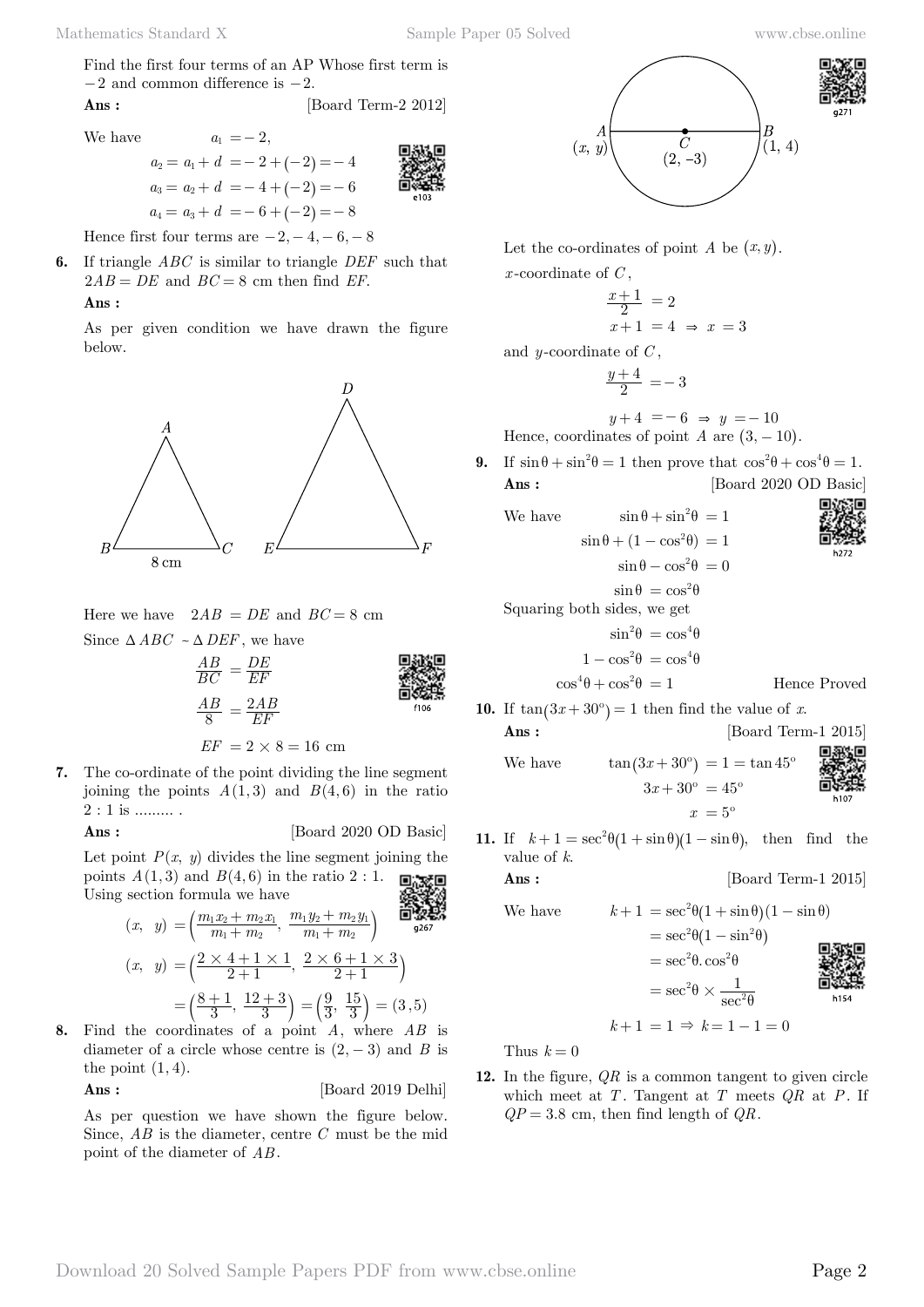Mathematics Standard X Sample Paper 05 Solved [www.cbse.online](http://www.cbse.online)



If the perimeter of a semi-circular protractor is 36 cm, find its diameter. (Use  $\pi = \frac{22}{7}$ ).

**Ans :** [Board Term-2 2012]

Perimeter  $\pi r + 2r = (\pi + 2) r = 36$ 

$$
(88)
$$

or, 
$$
\left(\frac{22}{7} + 2\right)r = 36 \text{ or, } r = 7
$$

Diameter  $= 14$  cm.

**14.** What is the volume of a right circular cylinder of base radius 7 cm and height 10 cm ? Use  $\pi = \frac{22}{7}$ 

**Ans :** [Board Term-2 2012]

We have  $r = 7$  cm,  $h = 10$  cm, Volume of cylinder,



$$
= 1540 \, \text{ cm}^3
$$

 $\pi r^2 h = \frac{22}{7} \times (7)^2 \times 10$ 

**15.** Which central tendency is obtained by the abscissa of point of intersection of less than type and more than type ogives ?

 **Ans :**

i153

Median.

$$
\mathcal{E}^{\mathcal{E}}_{\mathcal{E}^{\mathcal{E}}_{\mathcal{E}}}
$$

**16.** If a number *x* is chosen a random from the number  $-3, -2, -1, 0, 1, 2, 3$ . What is probability that  $x^2 \leq 4$ ?

 **Ans :** [Board 2020 Delhi Standard]

We have 7 possible outcome. Thus

$$
n(S) = 7
$$
  
Favourable outcomes are -2, -1, 0, 1, 2 i.e. 5.  

$$
n(E) = 5
$$

$$
P(x^2 \le 4), \qquad P(E) = \frac{n(E)}{n(S)} = \frac{5}{7}
$$

 **o**

Out of 200 bulbs in a box, 12 bulbs are defective. One bulb is taken out at random from the box. What is the probability that the drawn bulb is not defective?

**Ans :** [Board Term-2 SQP 2016]

Total number of bulbs,

 $n(S) = 200$ Number of favourable

cases,

 $n(E) = 200 - 12 = 188$ Required probability,

$$
P(E) = \frac{n(E)}{n(S)} = \frac{188}{200} = \frac{47}{50}
$$

# **Section II**

**Case study-based questions are compulsory. Attempt any 4 sub parts from each question. Each question carries 1 mark.**

**17.** Shalvi is a tuition teacher and teaches mathematics to some kids at her home. She is very innovative and always plan new games to make her students learn concepts.



# **Ans :** [Board Term-2 Delhi 2012, 2014]

Let us first consider large circle. Since length of tangents from external points are equal, we can write

$$
QP = PT
$$

 $PR = PT$ 

Thus  $QP = PT = 3.8$  ....(1) Now consider the small circle. For this circle we can also write using same logic,

But we have  $PT = 3.8$  cm

Thus  $PR = PT = 3.8$  cm

Now  $QR = QP + PR$ 

$$
= 3.8 + 3.8 = 7.6
$$
 cm.

$$
\mathbf{or} \\
$$

*PA* and PB are tangents from point *P* to the circle with centre  $O$  as shown in figure. At point  $M$ , a tangent is drawn cutting *PA* at *K* and *PB* at *N* . Prove that  $KN = AK + BN$ 



**Ans :** [Board Term-2, 2012]

Since length of tangents from an external point to a circle are equal,

*PA*

$$
= PB, KA = KM, NB = NM,
$$
  

$$
KA + NB = KM + NM
$$
  

$$
AK + BN = KN.
$$
Hence Proved

**13.** A chord of a circle of radius 10 cm subtends a right angle at the centre. Find area of minor segment.  $(\pi = 3.14)$ 

$$
`_{{\bf n}{\bf s}}:
$$

$$
Ans: \qquad \qquad [\text{Board Term-2 2012}]
$$

Radius of circle  $r = 10$  cm, central angle  $= 90^{\circ}$ Area of minor segment,

$$
= \frac{1}{2} \times 10^{2} \times \left[\frac{3.14 \times 90}{180} - \sin 90^{\circ}\right]
$$
  
=  $\frac{1}{2} \times 100 \times [1.57 - 1] = 28.5$  cm<sup>2</sup>

To Get 20 Solved Paper Free PDF by whatsapp add +91 89056 29969/9530143210/9461443210 Page 3

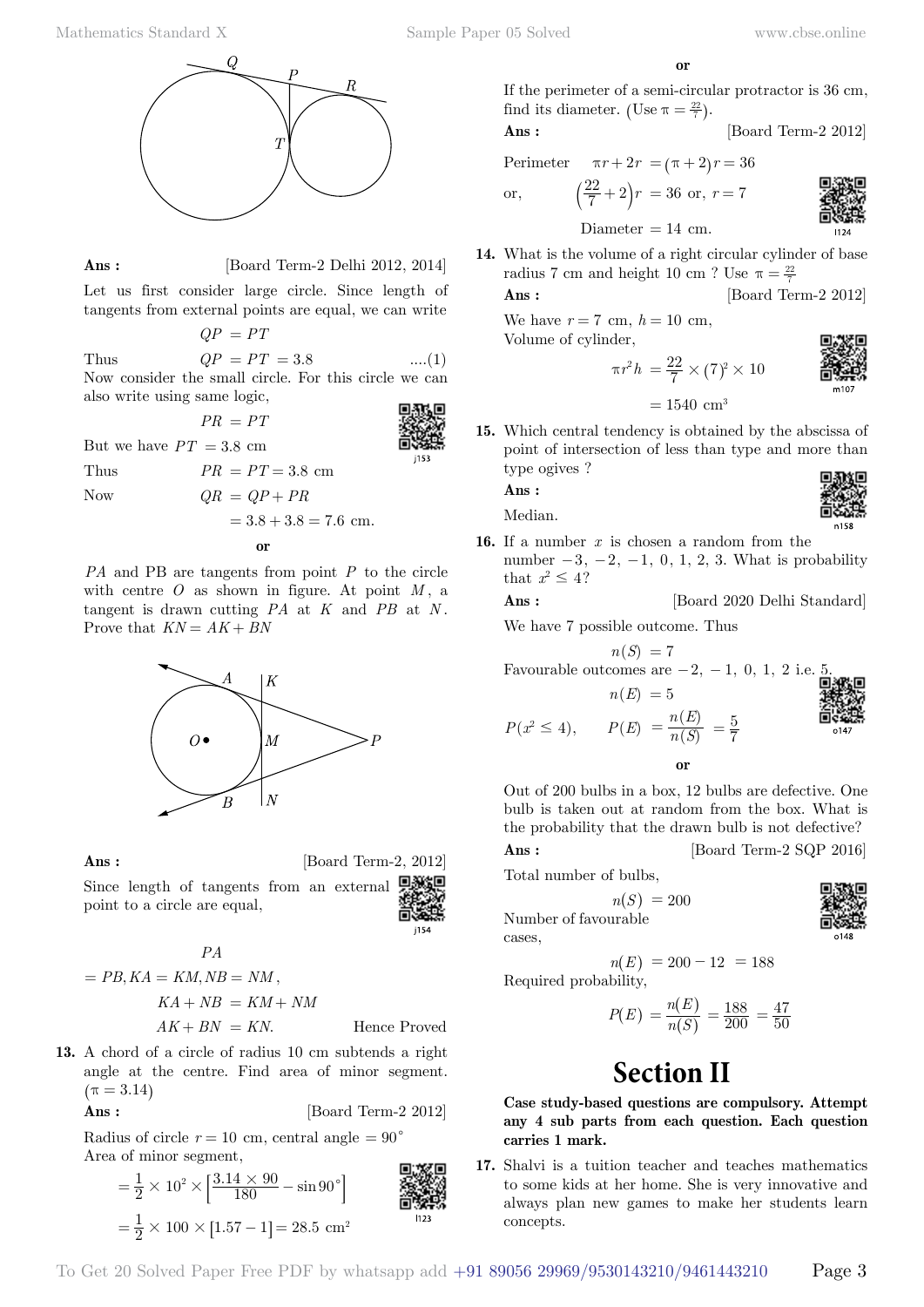Today, she has planned a prime number game. She announce the number 2 in her class and asked the first student to multiply it by a prime number and then pass it to second student. Second student also multiplied it by a prime number and passed it to third student. In this way by multiplying to a prime number the last student got 173250. He told this number to Shalvi in class. Now she asked some questions to the students as given below.



| (i) How many students are in the class? |         |      |
|-----------------------------------------|---------|------|
| $(a)$ 3                                 | $(b)$ 9 | SK.  |
| $(c)$ 4                                 | $(d)$ 7 |      |
|                                         |         | a401 |

(ii) What is the highest prime number used by student?

| $(a)$ 11 | $(b)$ 7 |  |
|----------|---------|--|
| (c) 5    | $(d)$ 3 |  |

(iii) What is the least prime number used by students ?

| (a) 2 | (b) 7   |  |
|-------|---------|--|
| (c) 5 | $(d)$ 3 |  |

(iv) Which prime number has been used maximum times ?

| (a) 2 | $(b)$ 7 |
|-------|---------|
| (c) 5 | $(d)$ 3 |

(v) Which prime number has been used minimum times ?

| (a) 2 | (b) 7   |  |
|-------|---------|--|
| (c) 5 | $(d)$ 3 |  |

# **Ans :**

(i) Prime factorization of 173250,

 $173250 = 2 \times 3 \times 3 \times 5 \times 5 \times 5 \times 7 \times 11$ 

It includes 8 numbers. Number 2 has been used by Shalvi. Remaining 7 numbers have been by 7 students. Thus (d) is correct option.

(ii) Highest prime factor included in factorization of 173250 is 11.

Thus (a) is correct option.

(iii) Least prime factor included in factorization of 173250 is 2. But 2 is used by Shalvi, thus next least prime number used by students is 3.

Thus (d) is correct option. (iv) Number 5 has been used 3 times which is maximum. Thus (c) is correct option.

(v) Number 7 has been used only one time.

Thus (b) is correct option.

**18.** Due to ongoing Corona virus outbreak, Wellness Medical store has started selling masks of decent quality. The store is selling two types of masks currently type *A* and type *B* .



The cost of type *A* mask is Rs. 15 and of type *B* mask is Rs. 20. In the month of April, 2020, the store sold 100 masks for total sales of Rs. 1650.



- (i) How many masks of each type were sold in the month of April?
	- (a) 40 masks of type *A*, and 60 masks of type *B*
	- (b) 60 masks of type *A*, and 40 masks of type *B*
	- (c) 70 masks of type *A*, and 30 masks of type *B*
	- (d) 30 masks of type *A*, and 70 masks of type *B*
- (ii) If the store had sold 50 masks of each type, what would be its sales in the month of April?
	- (a) Rs 550
	- (b) Rs 560
	- (c) Rs 1050



- (iii) Due to great demand and short supply, the store has increased the price of each type by Rs. 5 from May 1, 2020. In the month of May, 2020, the store sold 310 masks for total sales of Rs. 6875. How many masks of each type were sold in the month of May?
	- (a) 175 masks of type *A*, and 135 masks of type *B*
	- (b) 200 masks of type *A*, and 110 masks of type *B*
	- (c) 110 masks of type *A*, and 200 masks of type *B*
	- (d) 135 masks of type *A*, and 175 masks of type *B*

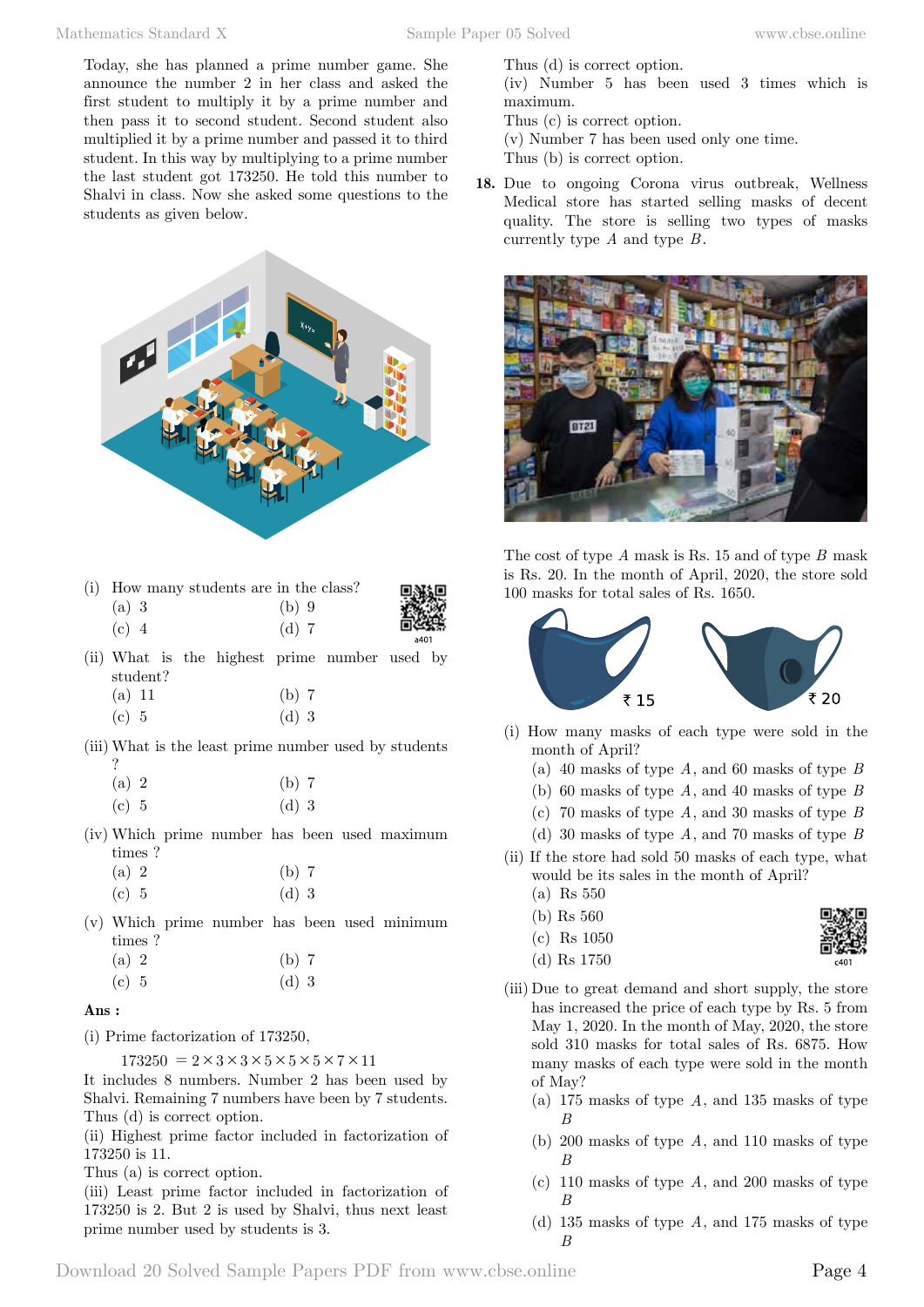- (iv) What percent of masks of each type sale was increased in the month of May, compared with the sale of month April?
	- (a) 110 % in type *A* and 180 % in type *B*
	- (b) 180 % in type *A* and 110 % in type *B*
	- (c) 350 % in type *A* and 150 % in type *B*
	- (d) 150 % in type *A* and 350 % in type *B*
- (v) What extra profit did store earn by increasing price in May month.
	- (a) Rs 1550 (b) Rs 3100
	- (c) Rs 1650 (d) Rs 1825

### **Ans :**

(i) Let *x* be the mask of type *A* sold and *y* be the type of mask *B* sold in April.

Now 
$$
x + y = 100 \qquad \qquad \dots (1)
$$

and  $15x + 20y = 1650$  ...(2)

Multiplying equation (1) by 15 and subtracting from (2) we obtain,

$$
5y = 150 \Rightarrow y = 30
$$

$$
x = 100 - 30 = 70
$$

Hence 70 masks of type *A*, and 30 masks of type *B* were sold.

Thus (c) is correct option.

- (ii) Total Sales =  $50 \times 15 + 50 \times 20 = 1750$
- Thus (d) is correct option.

(iii) Let *x* be the mask of type *A* sold and *y* be the type of mask *B* sold in April.

Now, 
$$
x + y = 310
$$
 ...(1)

and  $20x + 25y = 6875$  ...(ii) Multiplying equation (1) by 20 and subtracting it from equation (2), we obtain

$$
5y = 675 \Rightarrow y = 135
$$

$$
x = 310 - 135 = 175
$$

Thus (a) is correct option.

(iv)Increase in type 
$$
A = \frac{175 - 70}{70} \times 100 = 150\%
$$

Increase in type  $B = \frac{105 - 30}{30} \times 100 = 350\%$ 

Thus (d) is correct option.

(v) Total sale value in May at old price

$$
= 175 \times 15 + 135 \times 20 = 5325
$$

Total sale value in May at new price

 $= 6875$ 

# Extra Profit  $= 6875 - 5325 = 1550$ **Alternative :**

Since extra profit is Rs 5 on per mask and total mask sold are 310, thus extra profit  $= 310 \times 5 = 1550$ . Thus (a) is correct option.

**19.** A garden is in the shape of rectangle. Gardener grew sapling of Ashoka tree on the boundary of garden at the distance of 1 meter from each other. He want to decorate the garden with rose plants. He choose triangular region inside the park to grow rose plants. On the above situation, gardener took help from the students of class 10th. They made a chart for it which



- (i) If *A* is taken as origin, What are the coordinates of triangle *PQR*
- (a)  $P(4,6), Q(3,2), R(6,5)$
- (b)  $P(6, 4), Q(2, 3), R(5, 6)$
- (c)  $P(5,7), Q(3,3), R(5,5)$
- (d)  $P(6,6), Q(2,3), R(6,6)$
- 
- (ii) If *C* is taken as origin, what is the co-ordinate of point *P*
- $(a) (-12, 2)$
- $(b)$   $(12, 2)$
- (c)  $(12, -2)$
- (d)  $(-12, -2)$
- (iii)If *B* is taken as origin, what are the co-ordinate of *P*
- $(a) (4, 3)$
- $(b) (-4, 3)$
- $(c)$   $(4, -3)$
- (d)  $(-4, -3)$
- (iv) What is distance between *P* and *Q* if origin is taken *A*?
- (a)  $\sqrt{71}$
- (b)  $\sqrt{17}$
- (c)  $\sqrt{65}$
- (d)  $\sqrt{50}$
- (v) What is distance between *P* and *Q* if origin is taken *B* ?
- (a)  $\sqrt{50}$
- (b)  $\sqrt{71}$
- (c)  $\sqrt{17}$
- (d)  $\sqrt{61}$

# **Ans :**

(i) In following figure we have shown the co-ordinate taking *A* as origin.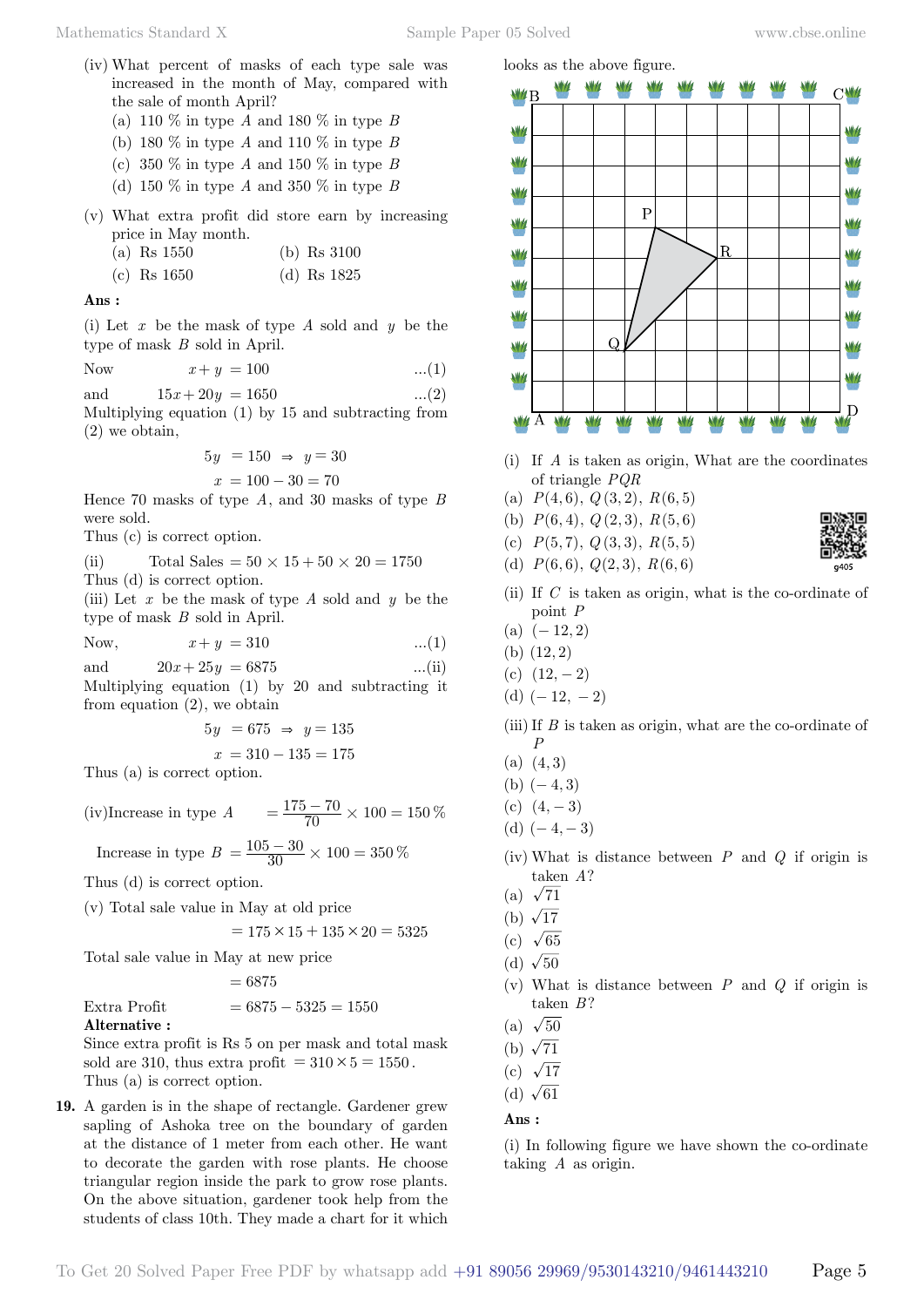

Thus (a) is correct option.

(ii) In following figure we have shown the co-ordinate taking *C* as origin.



Thus (d) is correct option. (iii) In following figure we have shown the co-ordinate taking *B* as origin.



Thus (d) is correct option.

(iv)  $PQ = \sqrt{(4-3)^2 + (6-2)^2} = \sqrt{17}$ Thus (b) is correct option.

(v) Distance dress not depend on origin. In this case this is  $\sqrt{17}$ .

Thus (c) is correct option.

**20.** An air-to-surface missile (ASM) or air-to-ground missile (AGM or ATGM) is a missile designed to be launched from military aircraft and strike ground targets on land, at sea, or both. They are similar to guided glide bombs but to be deemed a missile,



A military fighter plane is flying at an altitude of 600 metres with the speed of 200 km/h. The pilot spots enemy tanks at point *R* on ground. After getting the permission from command centre to hit the target at *R* , pilot fires a missile. Fighter plane was at point *A* at the time of fire of missile. Missile moves to target at enemy tanks stationed at  $R$  at an angle of  $45^{\circ}$  at a speed of 300 km/h.

- (i) What is the horizontal distance between fighter plane at *A* and tank at *R* ?
	- (a) 300 metre
	- (b)  $300\sqrt{3}$  metre
	- (c) 600 metre
	- (d) 600 $\sqrt{3}$  metre

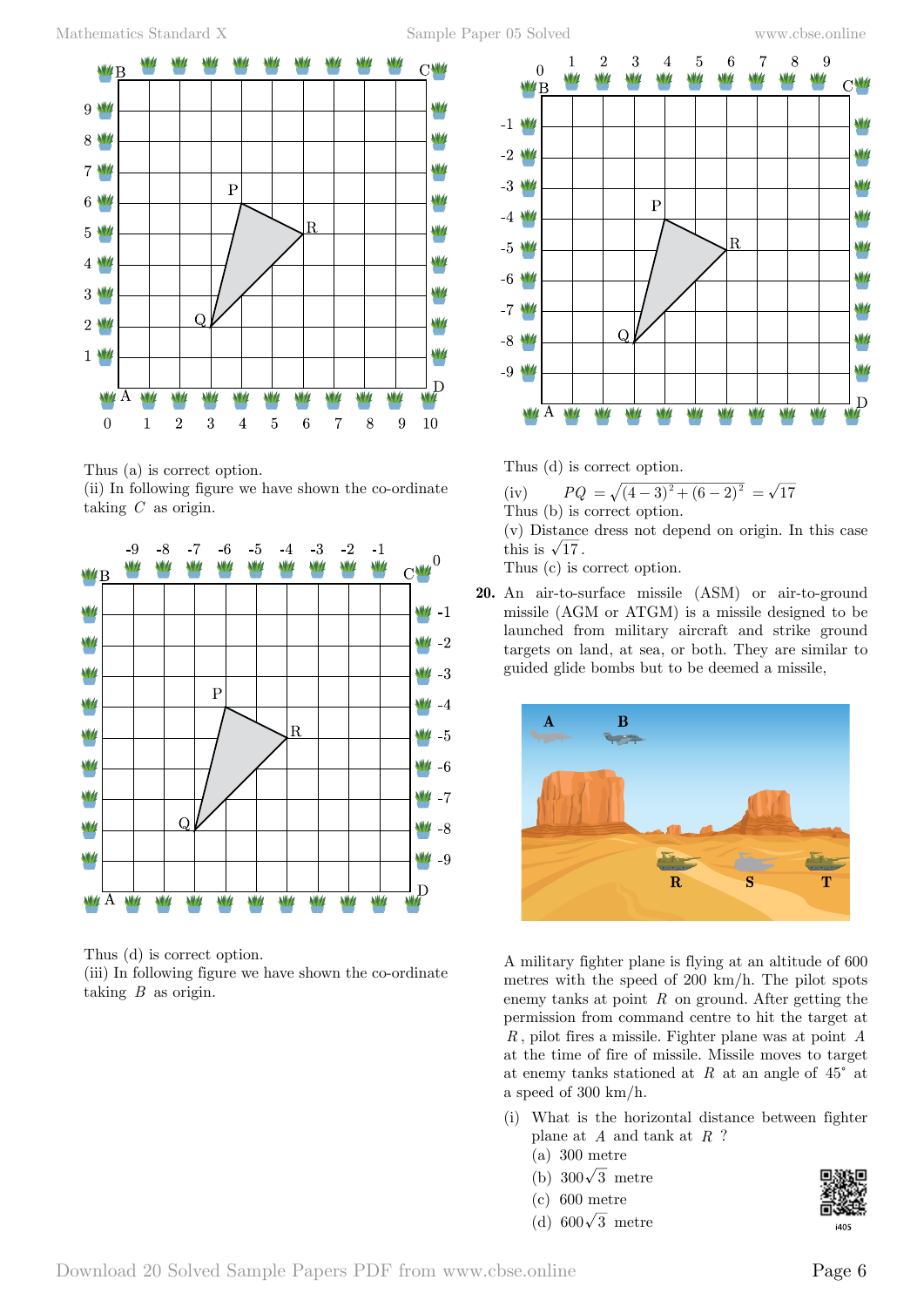(a) 
$$
\frac{36\sqrt{2}}{5}
$$
 sec  
\n(b)  $\frac{5\sqrt{2}}{36}$  sec  
\n(c)  $\frac{36\sqrt{3}}{5}$  sec  
\n(d)  $\frac{34\sqrt{3}}{5}$  sec

(iii) Another enemy tank at point *S* on ground moving with a speed of 90 km/h in straight line away from plane. Pilot fires another missile at an angle of  $60^{\circ}$  from its flight path position *B* at the instant when enemy's tank was at *S* and it hits this enemy tank at point *T* . How much time is taken by second missile to hit the enemy tank at point *T* ?

(a) 
$$
\frac{24\sqrt{3}}{5}
$$
 sec  
\n(b)  $\frac{5\sqrt{2}}{24}$  sec  
\n(c)  $\frac{24\sqrt{2}}{5}$  sec  
\n(d)  $\frac{5\sqrt{3}}{24}$  sec

- (iv) What is the horizontal distance between fighter plane at *B* and tank at *T* ?
	- (a) 200 metre (b)  $100\sqrt{3}$  metre
	- (c) 100 metre (d)  $200\sqrt{3}$  metre
- (v) What is the distance of point *T* from *S* ? (a)  $80\sqrt{3}$  metre (b)  $120\sqrt{3}$  metre
	- (c)  $160\sqrt{3}100$  metre (d)  $240\sqrt{3}$  metre

## **Ans :**

(i) We have shown this situation in following diagram



 $\frac{PR}{PA}$  = tan 45° = 1  $\Rightarrow PR = PA = 600$  m

Thus (c) is correct option.

(ii) 
$$
\frac{AP}{AR} = \cos 45^{\circ}
$$
  
\n $AR = \frac{AP}{\cos 45^{\circ}} = \frac{600}{\frac{1}{\sqrt{2}}} = 600\sqrt{2} \text{ m}$ 

Speed of missile,

$$
s = 300 \text{ km/h} = \frac{300000}{3600} \text{ m/sec}
$$
  
=  $\frac{500}{6} \text{ m/s}$ 

Time taken to hit missile.

$$
t = \frac{AR}{s} = \frac{600\sqrt{2}}{\frac{500}{6}} = \frac{36\sqrt{2}}{5}
$$
 sec

Thus (a) is correct option.

(iii) In this situation we have shown diagram below.



In triangle 
$$
\triangle BQT
$$
,  $\angle QBT = 90^{\circ} - 60^{\circ} = 30^{\circ}$ 

$$
\frac{BQ}{BT} = \cos 30^{\circ}
$$

$$
BT = \frac{BQ}{\cos 30^{\circ}} = \frac{600}{\frac{\sqrt{3}}{2}} = \frac{1200}{\sqrt{3}} = 400\sqrt{3} \text{ m}
$$

Time taken to hit tank at  $\hat{\vec{T}}$ ,

$$
t_1 = \frac{BT}{s} = \frac{400\sqrt{3}}{500}
$$

$$
= \frac{4\sqrt{3} \times 6}{5} = \frac{24\sqrt{3}}{5} \text{ sec}
$$

Thus (a) is correct option.

(iv) In figure this distance is given by *QT*

$$
\frac{QT}{QB} = \tan 30^{\circ}
$$
  

$$
QT = QB \tan 30^{\circ}
$$
  

$$
= 600 \times \frac{1}{\sqrt{3}} = 200\sqrt{3}
$$
  
Thus (d) is correct option.

Thus  $(d)$  $(v)$  S<sub>1</sub>

$$
speed of tank, s_t = 90 km/nour
$$

$$
=\frac{90000}{3600} \text{ m/sec}
$$

 $= 25$  m/sec Distance *ST* travelled by tank in  $\frac{24\sqrt{3}}{5}$  sec

$$
= 25 \times \frac{24\sqrt{3}}{5} = 120\sqrt{3}
$$
 m

Thus (b) is correct option.

# **Part - B**

# **All questions are compulsory. In case of internal choices, attempt anyone.**

**21.** Find the zeroes of the quadratic polynomial  $\sqrt{3} x^2 - 8x + 4\sqrt{3}$ .

**Ans :** [ Board Term-1 2013]

We have  $p(x)$ 

We have 
$$
p(x) = \sqrt{3}x^2 - 8x + 4\sqrt{3}
$$

$$
= \sqrt{3}x^2 - 6x - 2x + 4\sqrt{3}
$$

$$
= \sqrt{3}x(x - 2\sqrt{3}) - 2(x - 2\sqrt{3})
$$

$$
= (\sqrt{3}x - 2)(x - 2\sqrt{3})
$$

Substituting  $p(x) = 0$ , we have  $(\sqrt{3} x - 2)(x - 2\sqrt{3})$   $p(x) = 0$ Solving we get  $x = \frac{2}{\sqrt{3}}$ ,  $2\sqrt{3}$ Hence, zeroes are  $\frac{2}{\sqrt{3}}$  and  $2\sqrt{3}$ .

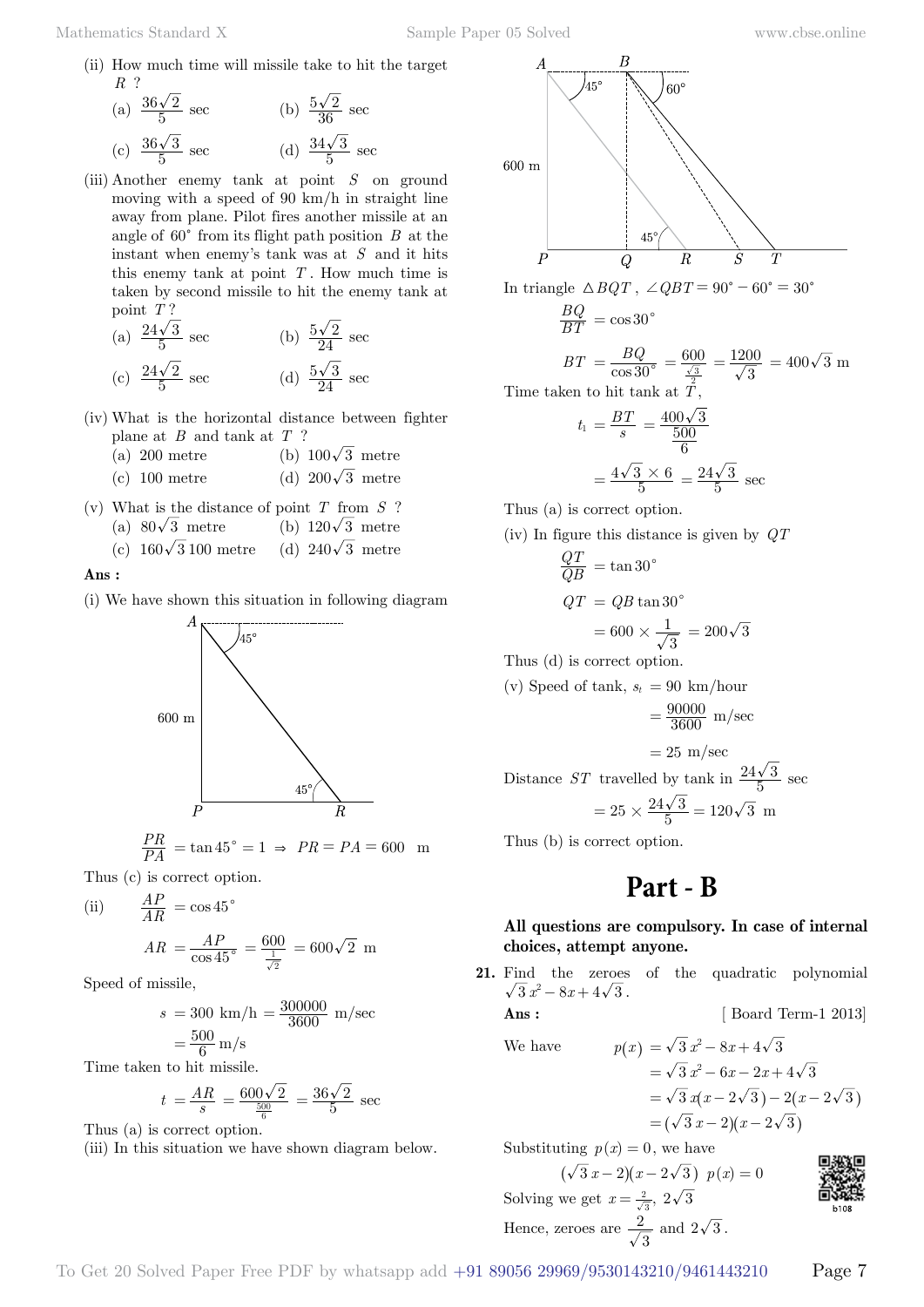**o**

Find a quadratic polynomial, the sum and product of whose zeroes are 6 and 9 respectively. Hence find the zeroes.

**Ans :** [ Board Term-1 2016] Sum of zeroes,  $\alpha + \beta = 6$ Product of zeroes  $\alpha\beta = 9$ Now  $p(x) = x^2 - (\alpha + \beta)x + \alpha\beta$ Thus  $= x^2 - 6x + 9$ Thus quadratic polynomial is  $x^2 - 6x + 9$ . Now  $p(x) = x^2 - 6x + 9$  $=(x - 3)(x - 3)$ Substituting  $p(x) = 0$ , we get  $x = 3, 3$ Hence zeroes are 3, 3 **22.** For what value of  $k$ , the system of equations

 $kx + 3y = 1$ ,  $12x + ky = 2$  has no solution.

 **Ans :** [Board Term-1 2011, NCERT]

The given equations can be written as

 $kx + 3y - 1 = 0$  and  $12x + ky - 2 = 0$ Here,  $a_1 = k, b_1 = 3, c_1 = -1$ 

and  $a_2 = 12, b_2 = k, c_2 = -2$ 

The equation for no solution if



or,

or,  
\n
$$
\frac{k}{12} = \frac{3}{k} \neq \frac{-1}{-2}
$$
\nFrom  $\frac{k}{12} = \frac{3}{k}$  we have  $k^2 = 36 \Rightarrow k \pm 6$   
\nFrom  $\frac{3}{k} \neq \frac{-1}{-2}$  we have  $k \neq 6$   
\nThus  $k = -6$ 

*a a* 2  $\frac{1}{2} = \frac{b}{b}$ *b*

*k*

 **o**

*c c*

2  $^{\prime}$ <sub>1</sub>  $=\frac{b_1}{b_2}\neq \frac{c_1}{c_2}$ 

Solve the following pair of linear equations by cross multiplication method:

$$
x + 2y = 2
$$

$$
x - 3y = 7
$$

**Ans :** [Board Term-1 2016]

we have

We have 
$$
x + 2y - 2 = 0
$$
  
\n $x - 3y - 7 = 0$ 

Using the formula

$$
\frac{x}{b_1c_2 - b_2c_1} = \frac{y}{c_1a_2 - c_2a_1} = \frac{1}{a_1b_2 - a_2b_1}
$$

$$
\frac{x}{-14 - 6} = \frac{y}{-2 + 7} = \frac{1}{-3 - 2}
$$

$$
\frac{x}{-20} = \frac{y}{5} = \frac{-1}{5}
$$

$$
\frac{x}{-20} = \frac{-1}{5} \Rightarrow x = 4
$$

$$
\frac{y}{5} = \frac{-1}{5} \Rightarrow y = -1
$$

**23.** Find the roots of the following quadratic equation :  $15x^2 - 10\sqrt{6} x + 10 = 0$ **Ans :** [Board Term-2, 2012] We have  $15x^2 - 10\sqrt{6}x + 10 = 0$ 



$$
3x^{2} - 2\sqrt{6} x + 2 = 0
$$
  

$$
3x^{2} - \sqrt{6} x - \sqrt{6} x + 2 = 0
$$
  

$$
\sqrt{3} x(\sqrt{3} x - \sqrt{2}) - \sqrt{2}(\sqrt{3} x - \sqrt{2}) = 0
$$
  

$$
(\sqrt{3} x - \sqrt{2})(\sqrt{3} x - \sqrt{2}) = 0
$$
  
Thus  $x = \frac{\sqrt{2}}{\sqrt{3}}, \frac{\sqrt{2}}{\sqrt{3}}$ 

**24.** In the given figure, in a triangle *PQR*, *ST* || *QR* and  $\frac{PS}{SQ} = \frac{3}{5}$  and  $PR = 28$  cm, find *PT*.

 **o**



We have



$$
\frac{PS}{SQ} = \frac{3}{5}
$$

$$
\frac{PS}{PS + SQ} = \frac{3}{3+5}
$$

$$
\frac{PS}{PQ} = \frac{3}{8}
$$

*PS*



We also have, *ST* || *QR*, thus by BPT we get

 $\overline{3}$ 

$$
\frac{PS}{PQ} = \frac{PT}{PR}
$$

$$
PT = \frac{PS}{PQ} \times PR
$$

$$
= \frac{3 \times 28}{8} = 10.5 \text{ cm}
$$

**25.** If  $\theta$  be an acute angle and  $5 \csc \theta = 7$ , then evaluate  $\sin \theta + \cos^2 \theta - 1$ .

**Ans :** 
$$
[Board Term-1 2012]
$$

We have 
$$
5 \csc \theta = 7
$$
  
 $\csc \theta = \frac{7}{5}$   
 $\sin \theta = \frac{5}{7}$ 

 $\left[\csc \theta = \frac{1}{\sin \theta}\right]$ 

$$
\sin \theta + \cos^2 \theta - 1 = \sin \theta - (1 - \cos^2 \theta)
$$
  
=  $\sin \theta - \sin^2 \theta [\sin^2 \theta + \cos^2 \theta = 1]$   
=  $\frac{5}{7} - (\frac{5}{7})^2 = \frac{35 - 25}{49} = \frac{10}{49}$ 

**26.** The mean and median of 100 observation are 50 and 52 respectively. The value of the largest observation is 100. It was later found that it is 110. Find the true mean and median.

$$
\ln\!\mathrm{s}:
$$

**Ans :** [Board Term-1 2016]

Mean, 
$$
M = \frac{\sum fx}{\sum f}
$$



Download 20 Solved Sample Papers PDF from [www.cbse.online](http://www.cbse.online) Page 8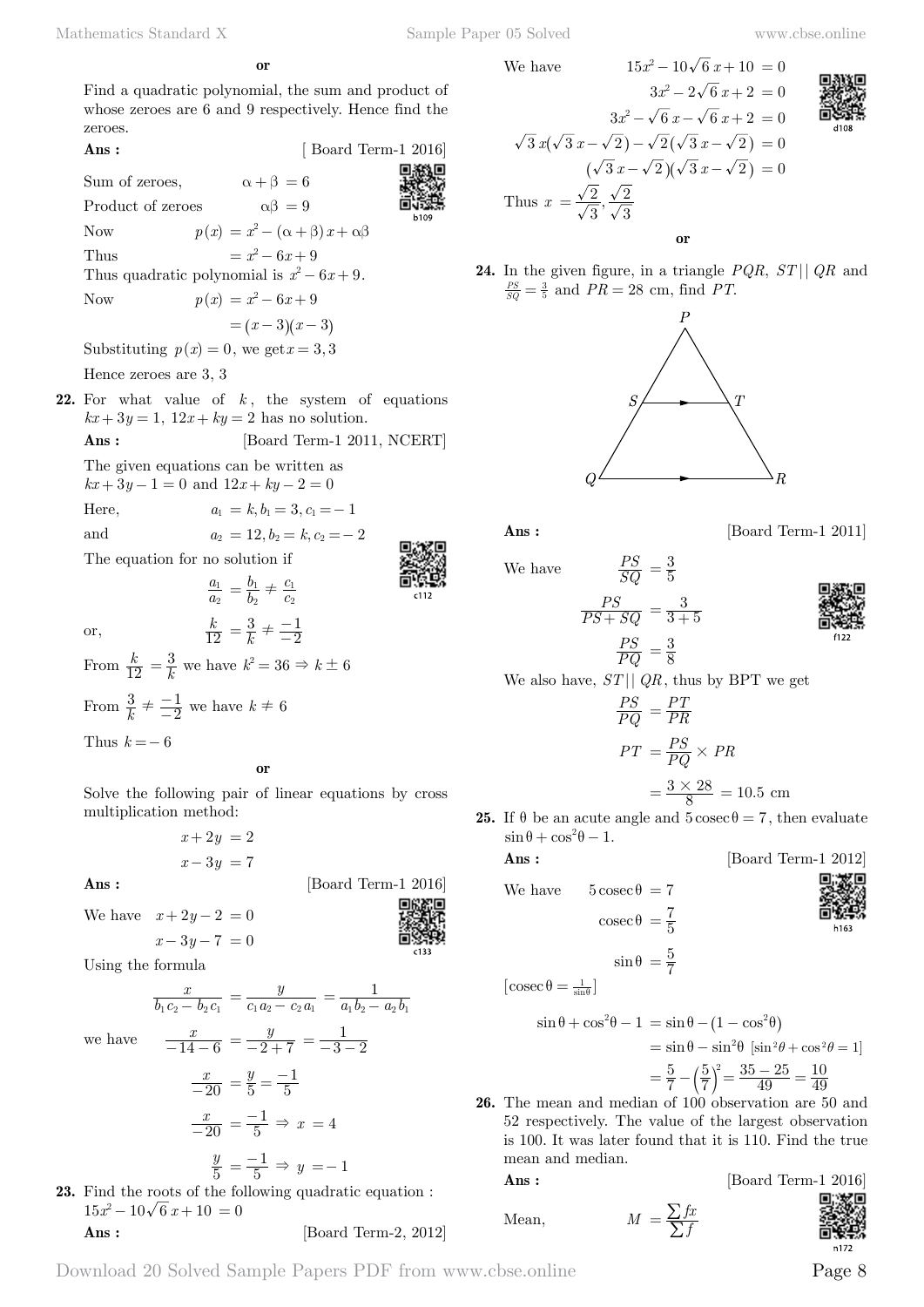$$
50 = \frac{\sum fx}{100}
$$

$$
\sum fx = 5000
$$

$$
\text{Correct}, \qquad \sum fx' = 5000 - 100 + 110
$$

$$
= 5010
$$

$$
\text{Correct Mean} = \frac{5010}{100}
$$

Median will remain same i.e. median is 52.

**27.** Solve the following equation: 
$$
\frac{1}{x} - \frac{1}{x-2} = 3, x \neq 0, 2
$$
 Ans: [Board 2020 SQP Standard]

 $= 50.1$ 

We have 
$$
\frac{1}{x} - \frac{1}{x-2} = 3
$$
  $(x \neq 0, 2)$   
\n $\frac{x-2-x}{x(x-2)} = 3$   
\n $\frac{-2}{x(x-2)} = 3$   
\n $3x(x-2) = -2$   
\n $3x^2 - 6x + 2 = 0$ 

Comparing it by  $ax^2 + bx + c$ , we get  $a = 3$ ,  $b = -6$ and  $c = 2$ .

Now,  
\n
$$
x = \frac{-b \pm \sqrt{b^2 - 4ac}}{2a}
$$
\n
$$
= \frac{-(-6) \pm \sqrt{(-6)^2 - 4(3)(2)}}{2(3)}
$$
\n
$$
= \frac{6 \pm \sqrt{36 - 24}}{6} = \frac{6 \pm \sqrt{12}}{6}
$$
\n
$$
= \frac{6 \pm 2\sqrt{3}}{6}
$$
\n
$$
= \frac{3 + \sqrt{3}}{3}, \frac{3 - \sqrt{3}}{3}
$$

**28.** The sum of four consecutive number in AP is 32 and the ratio of the product of the first and last term to the product of two middle terms is 7 : 15. Find the numbers.

**Ans :** [Board 2020 Delhi Standard, 2018]

Let the four consecutive terms of AP be  $(a - 3d)$ ,  $(a-d), (a+d) \text{ and } (a+3d).$ 

As per question statement we have

$$
a - 3d + a - d + a + d + a + 3d = 32
$$
  

$$
4a = 32 \Rightarrow a = 8
$$

Hence, and 2.

and 
$$
\frac{(a-3d)(a+3d)}{(a-d)(a+d)} = \frac{7}{15}
$$
  
\n
$$
\frac{a^2 - 9d^2}{a^2 - d^2} = \frac{7}{15}
$$
  
\n
$$
\frac{64 - 9d^2}{64 - d^2} = \frac{7}{15}
$$
  
\n
$$
960 - 135d^2 = 448 - 7d^2
$$
  
\n
$$
7d^2 - 135d^2 = 448 - 960
$$
  
\n
$$
-128d^2 = -512
$$
  
\nHence, the number are 2, 6, 10 and 14 or 14, 10, 6  
\nand 2

**29.** In the given figure, *CB* || *QR* and *CA* || *PR*. If  $AQ = 12$  cm,  $AR = 20$  cm,  $PB = CQ = 15$  cm, calculate *PC* and *BR*.



**Ans :** [Board Term-1 2012]

In  $\triangle PQR$ , *CA* || *PR* By BPT similarity we have *CQ PC*  $=$  $\frac{RA}{AQ}$ *PC*  $\frac{PC}{15} = \frac{20}{12}$  $PC = \frac{15 \times 20}{12} = 25$  cm In  $\triangle PQR$ , *CB*  $||QR$ Thus  $\frac{PC}{CQ}$  $\frac{PR}{BR}$ 15 25  $=\frac{15}{BR}$  $BR = \frac{15 \times 15}{25} = 9$  cm

**30.** The rod of TV disc antenna is fixed at right angles to wall *AB* and a rod *CD* is supporting the disc as shown in Figure. If  $AC = 1.5$  m long and  $CD = 3$  m, find (i)  $\tan \theta$  (ii)  $\sec \theta + \csc \theta$ .



**Ans :** [Board 2020 Delhi Standard]

From the given information we draw the figure as below

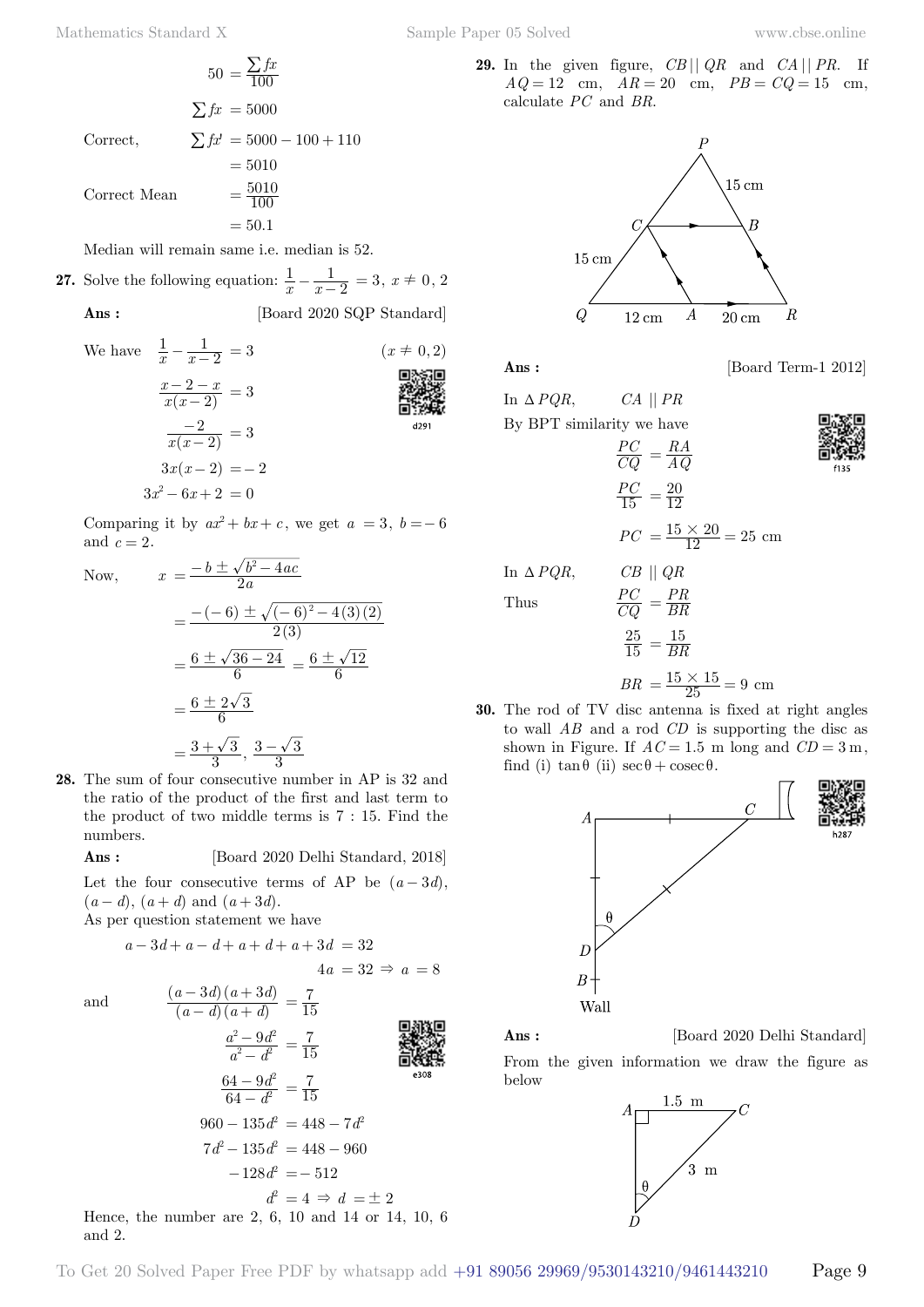In right angle triangle  $\Delta$  *CAD*, applying Pythagoras theorem,

$$
AD^{2} + AC^{2} = DC^{2}
$$
  
\n
$$
AD^{2} + (1.5)^{2} = (3)^{2}
$$
  
\n
$$
AD^{2} = 9 - 2.25 = 6.75
$$
  
\n
$$
AD = \sqrt{6.75} = 2.6 \text{ m (Approx)}
$$
  
\n(ii) 
$$
\tan \theta = \frac{AC}{AD} = \frac{1.5}{2.6} = \frac{15}{26}
$$

(ii) 
$$
\sec \theta + \csc \theta = \frac{CD}{AD} + \frac{CD}{AC} = \frac{3}{2.6} + \frac{3}{1.5} = \frac{41}{13}
$$

Prove that :  $\cot \theta - \csc \theta + 1$  $\cot\theta + \csc\theta \overline{\phantom{0}}$ sin θ  $=\frac{1+\cot\theta}{\sin\theta}$ 

 $\overline{L}$ 

Ans: [Board 2020 Delhi Standard]  
\nLHS = 
$$
\frac{\cot \theta + \csc \theta - 1}{\cot \theta - \csc \theta + 1}
$$
  
\n= $\frac{\frac{\cos \theta}{\sin \theta} + \frac{1}{\sin \theta} - 1}{\frac{\cos \theta}{\sin \theta} - \frac{1}{\sin \theta} + 1}$   
\n= $\frac{\sin \theta (\cos \theta + 1 - \sin \theta)}{\sin \theta (\cos \theta - 1 + \sin \theta)}$   
\n= $\frac{\sin \theta \cos \theta + \sin \theta - \sin^2 \theta}{\sin \theta (\cos \theta + \sin \theta - 1)}$   
\n= $\frac{\sin \theta \cos \theta + \sin \theta - (1 - \cos^2 \theta)}{\sin \theta (\cos \theta + \sin \theta - 1)}$   
\n= $\frac{\sin \theta (\cos \theta + 1) - (1 - \cos^2 \theta)}{\sin \theta (\cos \theta + \sin \theta - 1)}$   
\n= $\frac{(1 + \cos \theta)(\sin \theta - 1 + \cos \theta)}{\sin \theta (\cos \theta + \sin \theta - 1)}$   
\n= $\frac{1 + \cos \theta}{\sin \theta} =$  RHS

**31.** Draw a circle of radius 4 cm. Draw two tangents to the circle inclined at an angle of  $60^{\circ}$  to each other.

 **Ans :** [Board Term-2 Foreign 2015, OD 2016]

### **Steps of Construction :**

- 1. Draw a circle with centre *O* and radius 6 cm.
- 2. Draw two radii *OA* and *OB* inclined to each other at an angle of  $120^{\circ}$ .
- 3. Draw  $AP \perp OA$  at *A* and  $BP \perp OB$  at *B*, which meet at *P* .
- 4. *PA* and *PB* are the required tangents inclined to each other an angle of  $60^{\circ}$ .



 **o**

Draw a circle of radius 3 cm. From a point *P*, 7 cm away from centre draw two tangents to the circle. Measure the length of each tangent.

**Ans :** [Board Term-2 Foreign 2015]

## **Steps of Construction :**

- 1. Draw a line segment *PO* of length 7 cm.
- 2. Draw a circle with centre *O* and radius 3 cm.
- 3. Draw a perpendicular bisector of *PO*. Let *M* be the mid-point of *PO*.
- 4. Taking *M* as centre and *OM* as radius draw a circle. Let this circle intersects the given circle at the point *Q* and *R*.
- 5. Join *PQ* and *PR*. On measuring we get

 $PQ = PR = 6.3$  cm.



**32.** In the given figure,  $AOB$  is a sector of angle  $60^{\circ}$  of a circle with centre *O* and radius 17 cm. If  $AP \perp OB$ and  $AP = 15$  cm, find the area of the shaded region.



[Board Term-2 2016]

Here  $OA = 17$  cm  $AP = 15$  cm and  $\triangle OPA$  is right triangle

Using Pythagoras theorem, we have

$$
\overline{15^2} = 8 \text{ cm} \qquad \overline{15^2}
$$

Area of the shaded region

= Area of the sector 
$$
\triangle OAB
$$
 – Area of  $\triangle OPA$ 

 $OP = \sqrt{17^2 - 1}$ 

$$
= \frac{60}{360} \times \pi r^2 - \frac{1}{2} \times b \times h
$$

$$
= \frac{60^{\circ}}{360^{\circ}} \times \frac{22}{7} \times 17 \times 17 - \frac{1}{2} \times 8 \times 15
$$

$$
= 151.38 - 60 = 91.38
$$
 cm<sup>2</sup>

**33.** If the median of the following data is 240, then find the value of *f* :

| Classes                    | 100 | 200 | 100- $\vert$ 200- $\vert$ 300- $\vert$ 400- $\vert$ 500- $\vert$ 600-<br>$\vert$ 300 | 400 500 | $-600$ | 700 |
|----------------------------|-----|-----|--------------------------------------------------------------------------------------|---------|--------|-----|
| Frequency $\vert 15 \vert$ |     |     |                                                                                      |         |        |     |

**Ans :** [Board Term-1 2011]

We prepare following cumulative frequency table to find median class.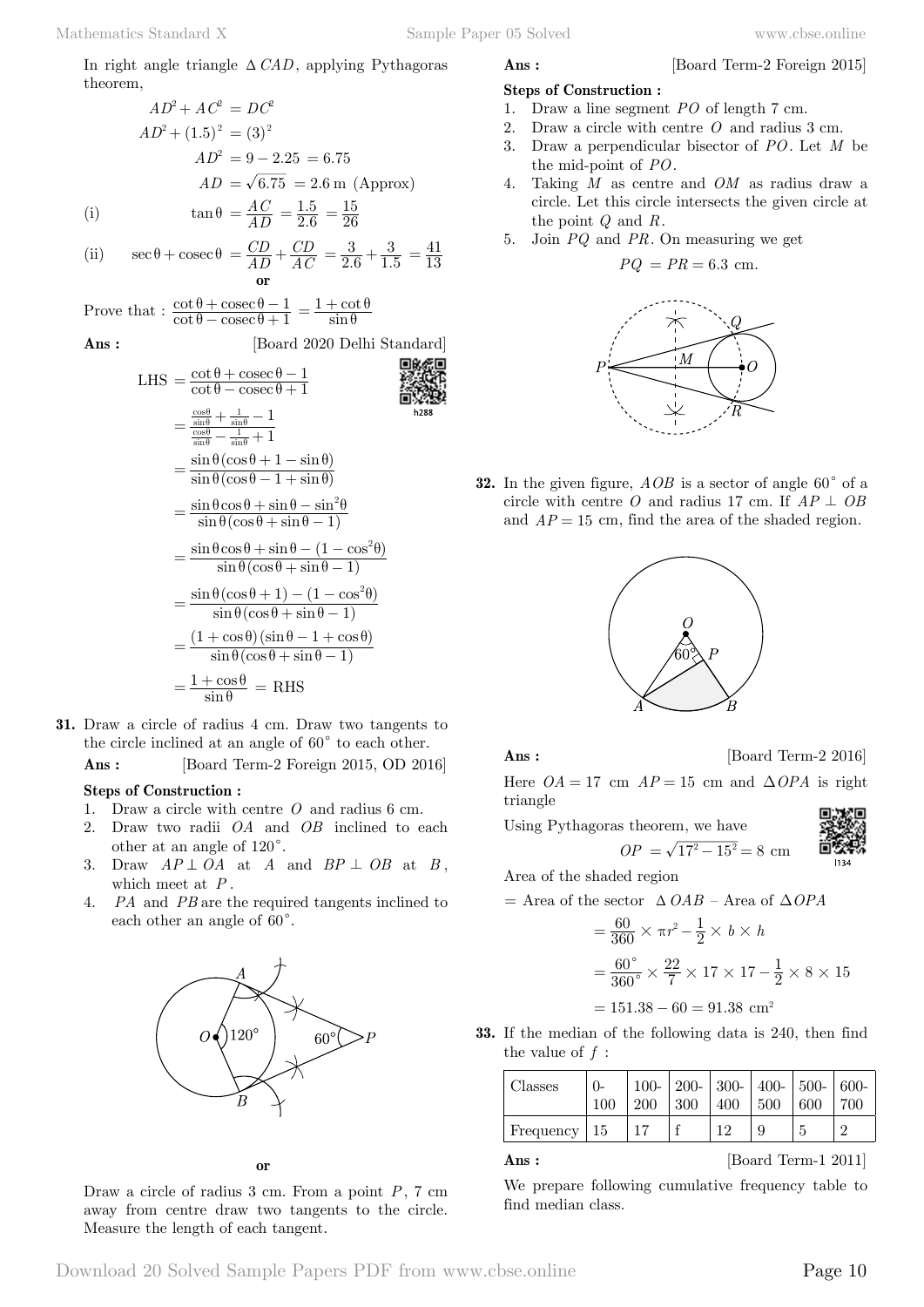| <b>Classes</b> | fi | c.f.     |
|----------------|----|----------|
| $0 - 100$      | 15 | 15       |
| 100-200        | 17 | 32       |
| 200-300        |    | $32 + f$ |
| 300-400        | 12 | $44+f$   |
| 400-500        | 9  | $53 + f$ |
| 500-600        | 5  | $58 + f$ |
| 600-700        | 2  | $60 + f$ |

From table,  $N =$ 

$$
= 60 + f \Rightarrow \frac{N}{2} = \frac{60 + f}{2}
$$

Since median is 240 which lies between class 200-300. Thus median class is 200-300.

Median, *<sup>M</sup><sup>d</sup> <sup>l</sup> <sup>f</sup>*

$$
M_d = l + \left(\frac{\frac{N}{2} - F}{f}\right)h
$$
  
\n
$$
240 = 200 + \left[\frac{\frac{60+f}{2} - 32}{f}\right] \times 100
$$
  
\n
$$
40 = \left[\frac{60+f-64}{2f}\right] \times 100
$$
  
\n
$$
8f = 10f - 40
$$
  
\n
$$
2f = 40 \Rightarrow f = 20
$$

**34.** In Figure, *PQ* is a chord of length 8 cm of a circle of radius 5 cm and centre *O*. The tangents at *P* and *Q* intersect at point *T* . Find the length of *TP*.



**Ans :** [Board 2019 Delhi Standard]

j202

We redraw the given figure as shown below. Here *OT* is perpendicular bisector of *PQ*,



Since, *OT* is perpendicular bisector of *PQ*,

$$
PR = QR = 4 \text{ cm}
$$
  
In right angle triangle  $\triangle$  *OTP* and  $\triangle$  *PTR*, we have  

$$
TP^2 = TR^2 + PR^2
$$
...(1)

Also, 
$$
OT^2 = TP^2 + OP^2
$$

Substituting  $TP^2$  from equation (1) we have  $OT<sup>2</sup> = (TR<sup>2</sup> + PR<sup>2</sup>) + OP<sup>2</sup>$ 

$$
(TR + OR)^2 = TR^2 + PR^2 + OR^2
$$
  
\nNow  $OR^2 = OP^2 - PR^2$   
\n $= 5^2 - 4^2 = 3^2$   
\nThus  $OR = 3$  cm  
\nThus substituting  $OR = 3$  cm we have  
\n $(TR + 3)^2 = TR^2 + 4^2 + 5^2$   
\n $TR^2 + 9 + 6TR = TR^2 + 16 + 25$   
\n $6TR = 32$   
\n $TR = \frac{16}{3}$   
\nNow, from (1),  $TP^2 = TR^2 + PR^2$   
\n $= (\frac{16}{3})^2 + 4^2$   
\n $= \frac{256}{9} + 16 = \frac{400}{9}$   
\n $TP = \frac{20}{3}$  cm

If the angle between two tangents drawn from an external point *P* to a circle of radius *a* and centre *O*, is 60º, then find the length of *OP*.

 **o**

**Ans :** [Board 2020 SQP STD]

As per the given question we draw the figure as below.



Tangents are always equally inclined to line joining the external point *P* to centre *O*.

$$
\angle APO = \angle BPO = \frac{60^{\circ}}{2} = 30^{\circ}
$$

Also radius is also perpendicular to tangent at point of contact.

In right  $\Delta OAP$  we have,

$$
\angle APO = 30^{\circ}
$$
  
Now, 
$$
\sin 30^{\circ} = \frac{OA}{OP}
$$

Here *OA* is radius whose length is *a* , thus

$$
\frac{1}{2} = \frac{a}{OP}
$$
\nor\n
$$
OP = 2a
$$

**35.** Hence, radius of the ice-cream cone is 3 cm A well of diameter 4 m is dug 14 m deep. The earth taken out is spread evenly all around the well to form a 40 m high embankment. Find the width of the embankment. **Ans :** [Board Term-2 2012]